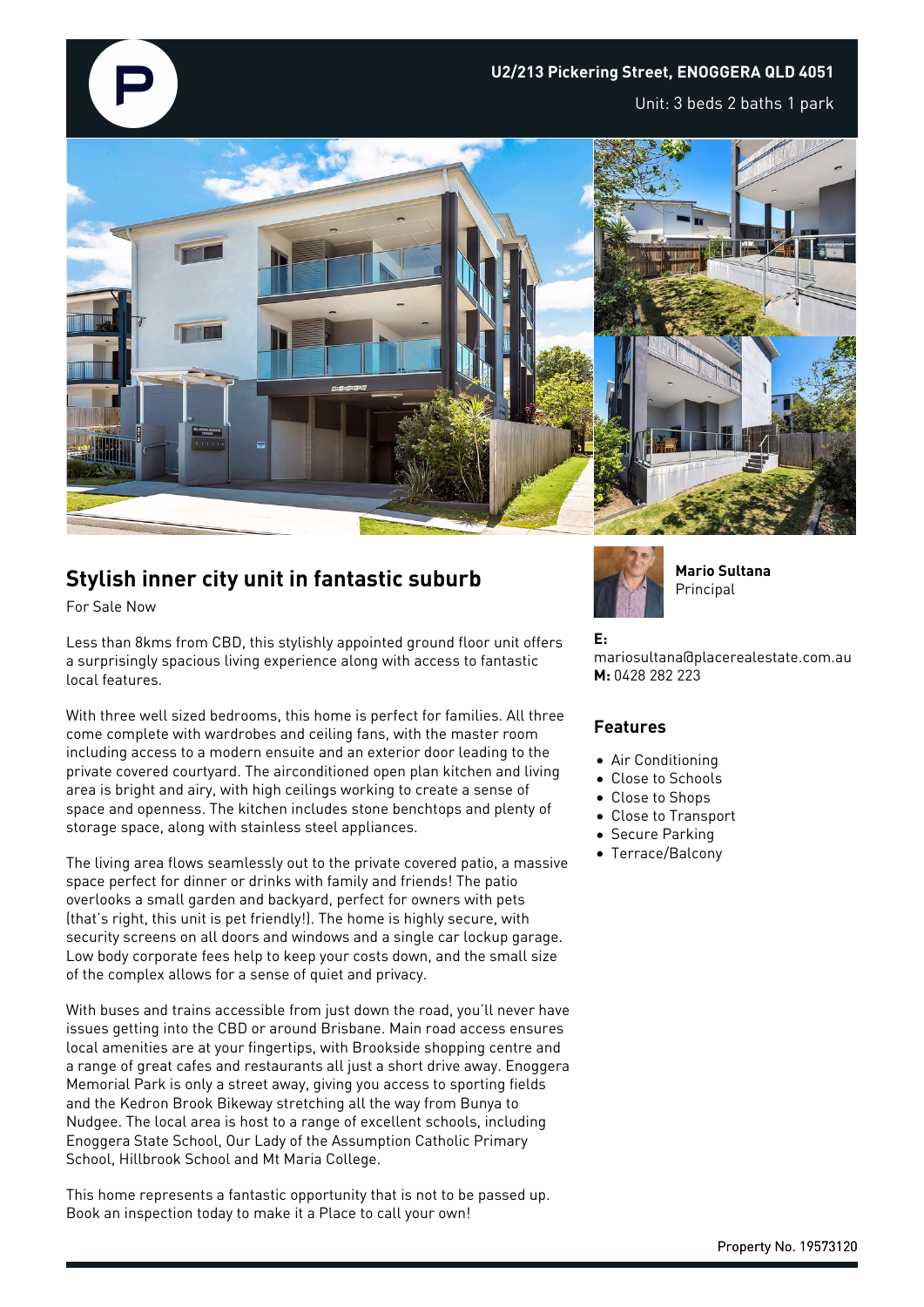

Unit: 3 beds 2 baths 1 park

\*\*This property is being sold by auction or without a price and therefore a price guide can not be provided. The website may have filtered the property into a price bracket for website functionality purposes\*\*